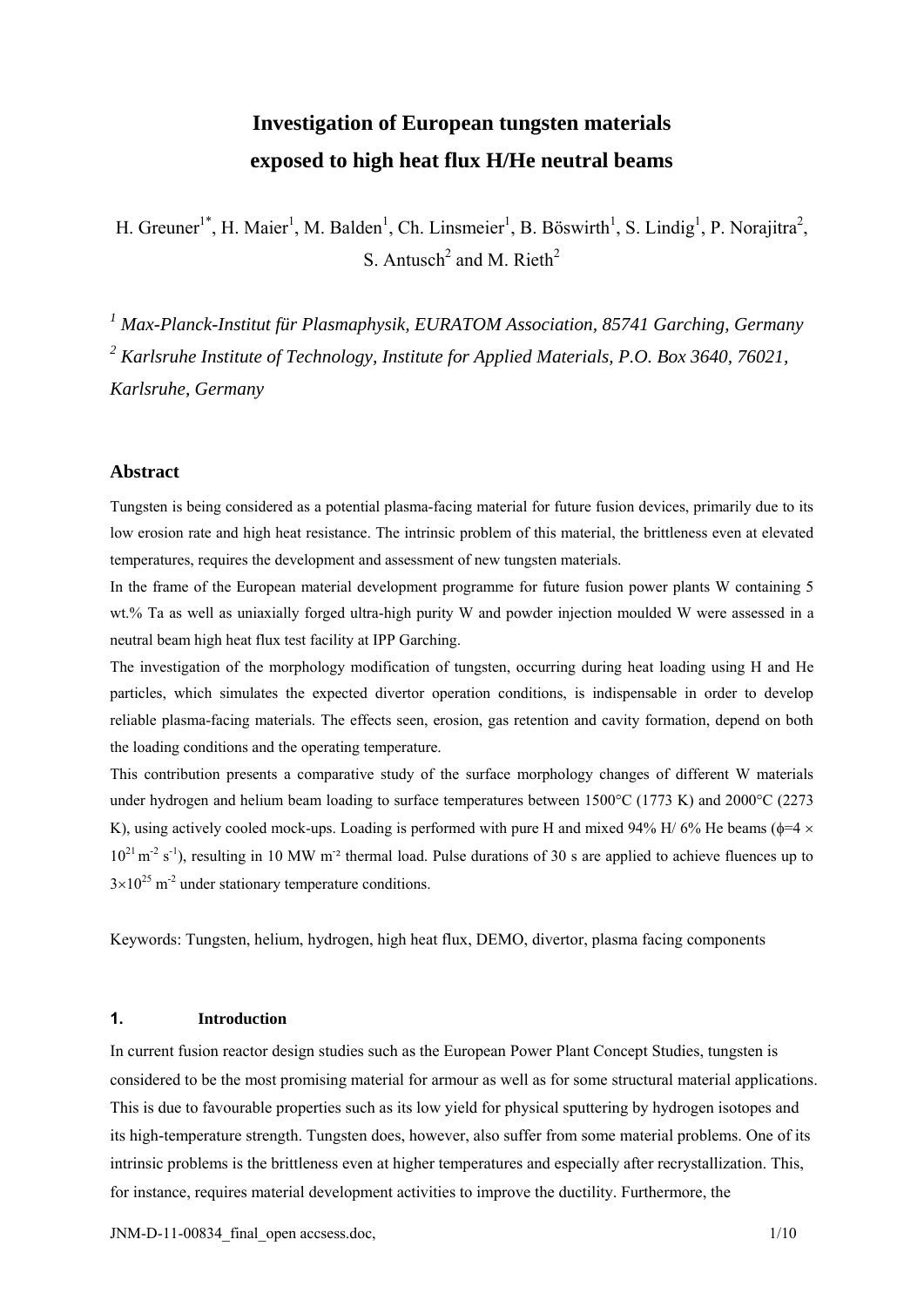investigation of the surface morphology modification of W, occurring during high heat flux (HHF) loading using H and He particles, which simulates the expected operation conditions of fusion devices, is indispensable in order to develop reliable plasma-facing materials (PFMs) for long-term operation. Effects of surface erosion, gas retention, and cavity formation depend on both the loading conditions and the operating temperature.

In the frame of the European material development programme for fusion power plants beyond ITER, a number of differently manufactured W and W alloys are assessed in the Garching Large DIvertor Sample test facility (GLADIS) at 10 MW m<sup>-2</sup> cyclic heat load. GLADIS uses neutral beams to generate the HHF loading. Pulse durations of 30 s were applied on actively water-cooled samples to achieve particle fluences of up to  $3 \times 10^{25}$  m<sup>-2</sup> under stationary temperature conditions.

Differently manufactured powder-metallurgy W grades from Plansee SE, as well as samples produced by powder injection moulding (PIM) were investigated. The materials are investigated in the frame of the European Fusion Development Agreement (EFDA) Topical Group on Materials. Detailed descriptions of these materials can be found, for example, in [1]. The concept of the European He-cooled modular divertor with jet cooling (HEMJ) is based on a nominal steady-state heat load of 10 MW m<sup>-2</sup>, resulting in a W surface temperature of about 1700 $\degree$ C (1973 K) [2]. Temperature excursions up to 2500 $\degree$ C (2773 K) are allowed for transient plasma events, i.e. edge localized modes (ELMs) [3].

The paper discusses the surface morphology changes of the above mentioned materials under H and He beam loading to surface temperatures between 1500°C (1773 K) and 2000°C (2273 K), as well as the bulk material modification due to recrystallization after the long pulse and high temperature loading. To study the influence of particle bombardment in a fusion divertor with a He fraction of 5-10 %, loading experiments with a mixed 94 at.% H and 6at.% He (94 H/ 6 He) beam were performed. Experimental results of a comparative pure He loading on W materials were already published earlier [4].

## **2. Experimental**

#### 2.1. **Investigated samples**

An overview of the tested W materials and their manufacturing details is given in Table 1. Sets of eight samples of different W materials were brazed onto CuCrZr cooling structures with an inner water-cooling channel of 10 mm diameter to build the mock-ups. Except for the PIM samples, all samples have been manufactured with a cross-section of 5 x 10 mm². The final surface machining was done by mechanical polishing. Two different sample heights of 15 mm and 20 mm result in surface temperatures of 1500°C  $(1773 \text{ K})$  and  $2000^{\circ}$ C (2273 K) during 10 MW m<sup>-2</sup> loading.

 The 5 x 9 mm² and 15 mm high PIM samples, manufactured by Karlsruhe Institute of Technology (KIT) [5], were brazed onto a cooling structure made of Ti-Zr-Mo alloy (TZM). The design of the PIM mock-up was adapted to achieve a surface temperature of about  $1700^{\circ}$ C (1973 K) for 10 MW m<sup>-2</sup> loading. The PIM process to produce such samples begins with compounding the moulding mass, the so-called feedstock that consists of about 50-52 vol% polymer binder and a binary W powder mixture of two particle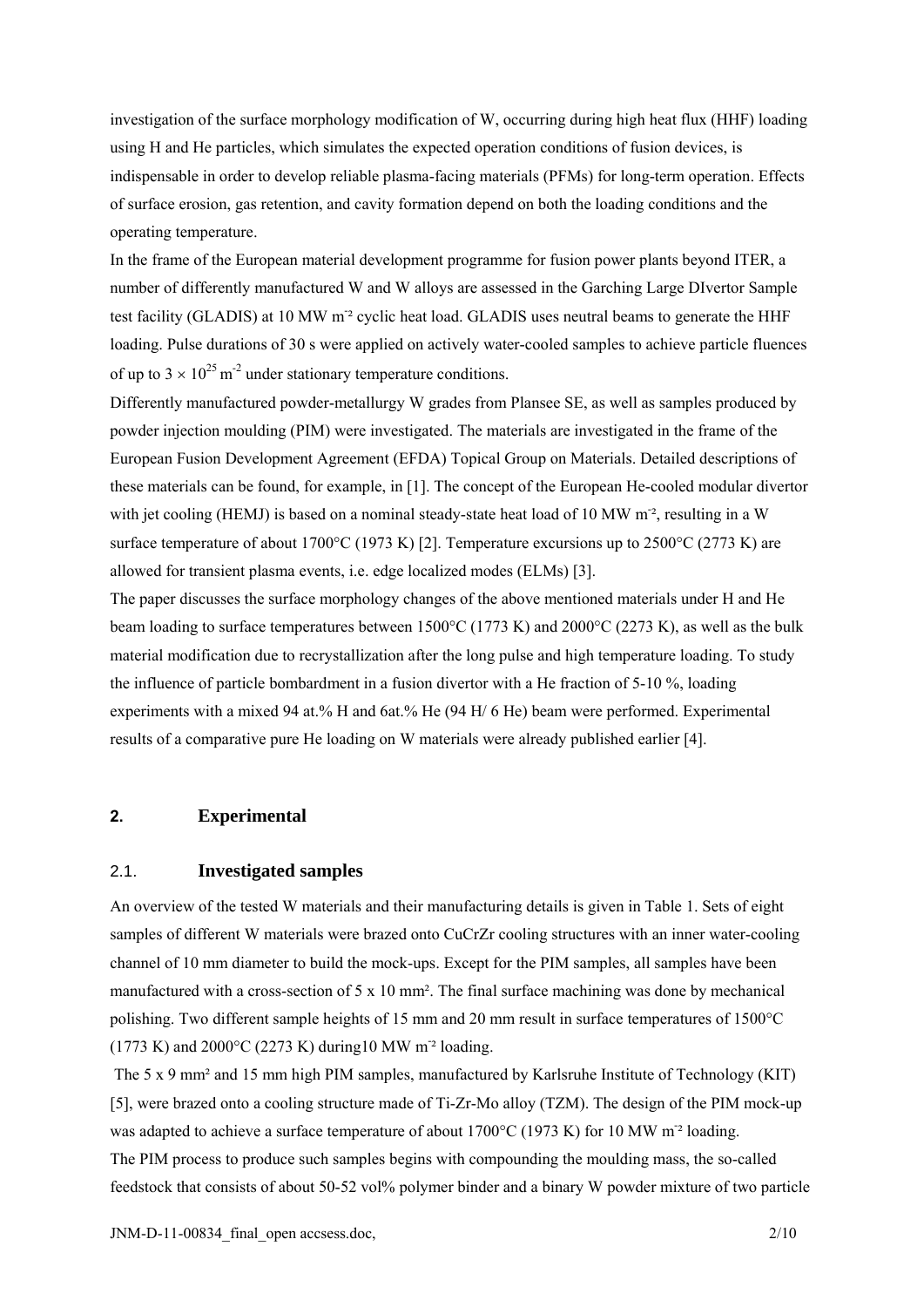sizes of 1.7  $\mu$ m and 0.7  $\mu$ m Fisher Sub-Sieve Size at a ratio of 50:50 (Table 2). To shape the so-called green parts, the feedstock is injected into a closed tool with a cavity that consists of feeder and runner systems and moulds having the inverse shape of the green parts. After this thermoplastic shaping process, the green parts are released from binders and become the so-called brown parts, which are then sintered to dense products at about 1650°C (1923 K) for W. The sintering is followed by hot isostatic pressing to improve the compaction of the microstructure of the material, resulting in a final density of up to 98% of the theoretical density.

| Sample           | <b>Description</b>  | <b>Process</b> | Composition     | Machining        |
|------------------|---------------------|----------------|-----------------|------------------|
| W-PL             | commercial          | sintering      | >99.97 %        | hammering        |
| WTa5             | commercial          | sintering      | W 5 % Ta        | uniaxial forging |
| W-UHP-L $*$      | ultra-high purity   | sintering      | >99.9999%       | uniaxial forging |
| W-UHP-S**        | ultra-high purity   | sintering      | >99.9999%       | uniaxial forging |
| PIM W 50/50, 52% | manufactured by KIT | <b>PIM</b>     | standard purity | none             |
| PIM W 50/50, 50% | manufactured by KIT | PIM            | standard purity | none             |

*Table 1: The table summarises the sample materials. \* Grain elongation in length direction of the sample. \*\* Grain elongation perpendicular to the length direction of the sample.* 

#### 2.2. **Loading conditions in GLADIS**

 The neutral beam facility GLADIS operates with an H, He or mixed H/He beam and has the capability to apply heat fluxes  $\leq$ 45 MW m<sup>-2</sup> for 45 s pulse length [6]. The full width of the Gaussian beam at 80% central power density is 70 mm. The orientation of the loaded surface is perpendicular to the beam axis. The surface temperature was recorded with pyrometers and with an IR camera; sample bulk temperatures were measured by thermocouples. A two-colour pyrometer was used in the temperature range between 550°C (823 K) and 1700°C (1973 K) to overcome the problem of emissivity changes of the loaded W surface. Temperatures up to 2200°C (2473 K) were measured by a one-colour pyrometer. The mock-ups were water cooled with a velocity of 12 m/s, inlet temperature  $T_{in} = 20^{\circ}C(293 K)$  and a static pressure of 10 bar.

All experiments were performed at 28 kV acceleration voltage and 10 MW m<sup>-2</sup> heat flux. In the case of pure H loading, the ion species distribution resulted in target loading with 22% H atoms of full energy (E=28 keV), 43% of ½ E and 35% of 1/3 E. The mean particle energy is 15 keV. Hα Doppler spectroscopy was used to determine the energy and species distribution of the incident particles. The applied particle ratio of the mixed 94 H/ 6 He beam is based on the measured extraction current and the "source efficiency" of the ion source according to the method described in reference [7]. Only the Doppler shift from He<sup>+</sup> was spectroscopically identified for the He fraction. An H species distribution similar to that of pure H operation is assumed.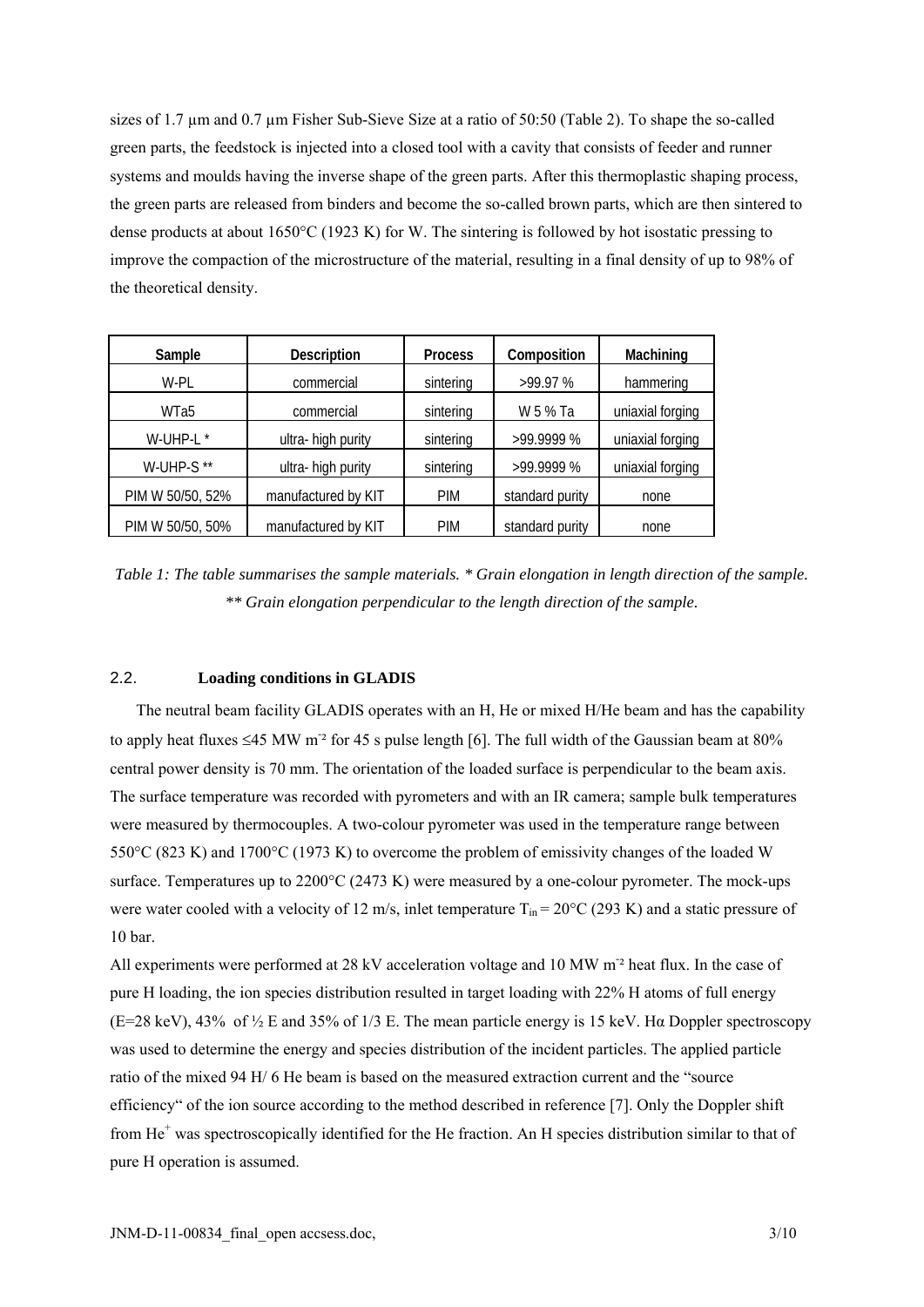The main experimental data including atom fluxes, exposure times and applied fluences are summarised in Table 2.

| <b>Assessed samples</b> | <b>Surface</b><br>temp.<br>°C / K | No. of<br>pulses | Loading<br>time<br>s | <b>Incident</b><br>fluence<br>$\Phi$ [m <sup>-2</sup> ] | <b>Physical</b><br>sputtering<br>μm |
|-------------------------|-----------------------------------|------------------|----------------------|---------------------------------------------------------|-------------------------------------|
| <b>Hydrogen loading</b> |                                   |                  |                      |                                                         |                                     |
| 15 mm sample height     | 1500/1723                         | 85               | 2550                 | $1.0F + 25$                                             | 0.3                                 |
| 20 mm sample height     | 2020/2293                         | 85               | 2550                 | $1.0E + 25$                                             | 0.3                                 |
| PIM W 50/50, 50%        | 1700/1973                         | 250              | 7500                 | $3.0F + 25$                                             | 0.9                                 |
| PIM W 50/50, 52%        | 1700/1973                         | 250              | 7500                 | $3.0E + 25$                                             | 0.9                                 |
| 94 H/ 6 He loading      |                                   |                  |                      |                                                         |                                     |
| 15 mm sample height     | 1500/1773                         | 104              | 3143                 | $1.2E + 25$                                             | 0.8                                 |
| 20 mm sample height     | 2020/2293                         | 104              | 3143                 | $1.2E + 25$                                             | 0.8                                 |

*Table 2: Summary of investigated samples and loading conditions. All tests were performed at 10 MW m- ² heat load and 30 s pulse length. Physical sputtering values are calculated according to the literature [17].* 

## **3. Results and Discussion**

## 3.1. **Introductory remarks**

A general observation independent of the W grade or loading species (i.e. H or H/He) can be deduced when we compare our results to the electron beam loading experiments of He-cooled W-based divertor mock-ups described in reference [8]. In both experiments, the applied average heat flux was 10 MW m<sup>-2</sup> and heating pulses with a duration of 30 seconds were applied. Also, the total numbers of pulses were nearly identical: 89 pulses for module #17 in reference [8] compared to 85 pulses in our experiments. The surface temperature of the electron beam loaded module #17 in ref [8] ranged from 1600°C (1873 K) to 1700°C (1973 K) [9]. This temperature range is enclosed within the two temperatures covered by our experiments, i.e.  $1500^{\circ}$ C (1773 K) and  $2000^{\circ}$ C (2273 K).

Neglecting small differences in the surface temperatures, it must be concluded that the loading conditions listed above were identical for the two experiments, with the only difference being the particle species delivering the heating power and the fact that the electron beam loading is applied by a scanned beam, whereas the neutral beam provides a stationary and homogeneous loading. The evolution of the sample with pulse number, however, is completely different: Irrespective of the W grade and the loading particle species, none of our samples shows any near-surface modification ranging deeper than a few microns. We did not observe any cracks. Reference [8], however reports severe crack formation up to a depth of several hundred microns.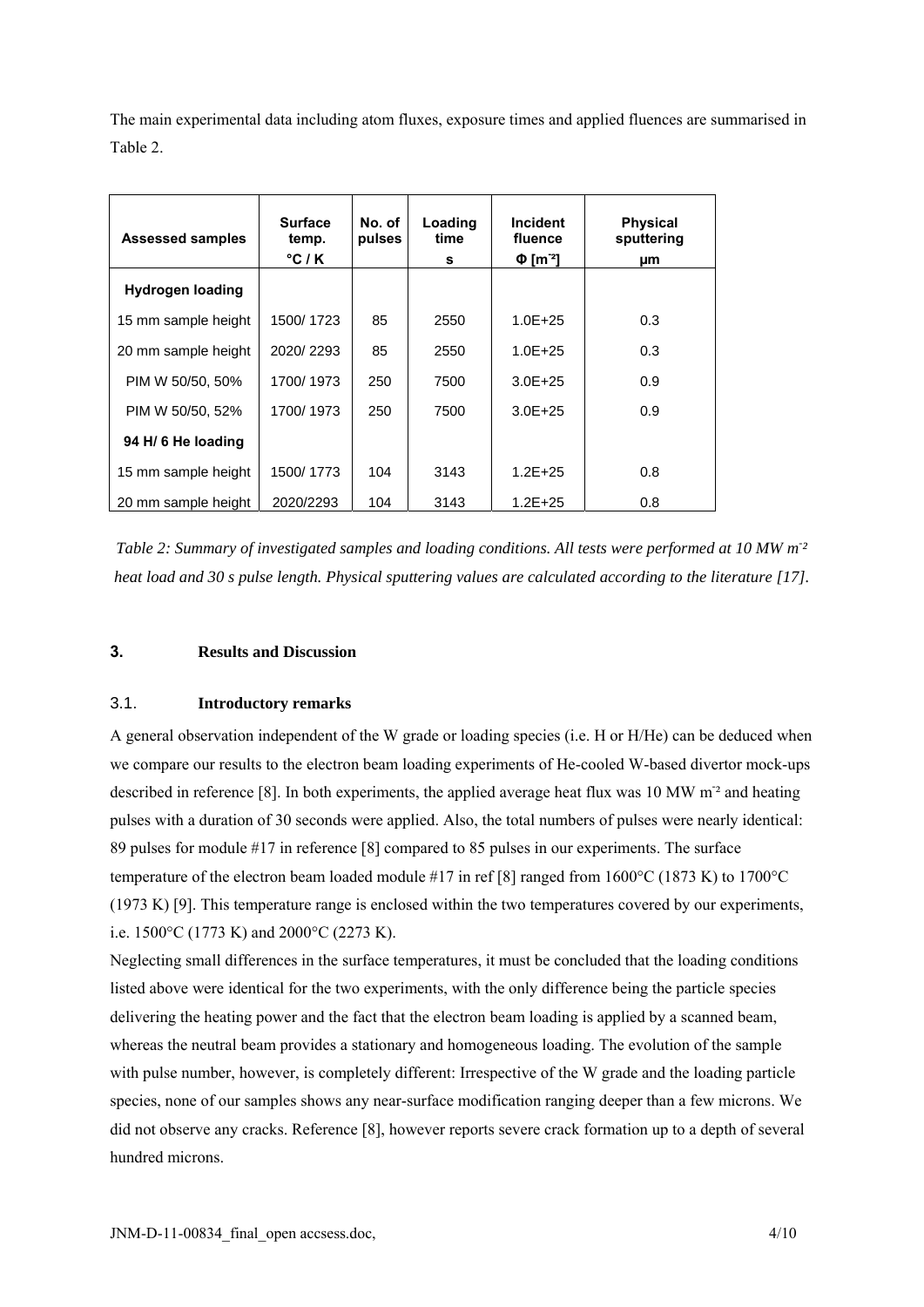The difference in the results of these experiments applying similar power loads and surface temperatures requires an explanation. One possibility would be the energy reflection of the samples with respect to the impinging particle species: For an H or He beam the reflected energy at normal incidence is in the range of a few percent [10]. For an electron beam of tens of keV, however, nearly 50% of the incident power is reflected [11]. An existing crack running perpendicular to the surface may locally lead to the absorption of a substantially larger fraction of the incident power compared to a smooth surface, if electrons are multiply scattered by the crack walls until they are finally absorbed. This local overheating might lead to crack growth. The very high local heat flux during the beam scanning of the electron beam could even amplify this damage process.

In case of neutral beam loading with energetic H or He atoms, an existing surface crack, however, would change the local power absorption only marginally.

Therefore the strong crack growth reported in Ref. [8] might be due to a self-amplification mechanism inherent to the interaction of energetic electrons with W surfaces. Similar crack formation and growth with increasing pulse number was reported for electron beam testing of bulk W at 7-9 MW m<sup>-2</sup> in the literature, however with higher resulting peak surface temperatures and without active cooling [12].

## 3.2. **Thermally induced grain growth**

The mechanical properties of the material are related to the grain size distribution. Above the recrystallization threshold, the mechanical properties of heavily deformed W degrade significantly when grain growth occurs.

For the hydrogen-loaded samples the respective grain size distributions have been determined by measuring grain diameters from backscatter electron images of  $1050 \mu m \times 910 \mu m$  field of view, ignoring possible small-angle grain boundaries. For both surface temperatures, 1500°C (1773and 2000°C (2273 K), a substantial grain growth was observed. The results are shown in Fig.1. The commercial material (W-PL) displayed a grain size of  $60 \pm 20$  um after the loading procedure to 1500°C (1773 K) surface temperature. Comparing this with the value obtained from the corresponding  $2000^{\circ}C(2273 K)$  sample, no further increase of the average grain size is observed. This behaviour is similar for the heavily deformed ultra-high purity tungsten (W-UHP) material. After testing at 1500°C (1773 K), however, this material still shows a significant degree of elongation in the two different working directions of 75  $\pm$  30  $\mu$ m and 145  $\pm$  80  $\mu$ m, respectively. This asymmetry has disappeared in the 2000°C (2273 K) sample. The average grain size of the two different orientations is marked as W-UHP-average in Fig.1. It remains fairly constant at 105  $\mu$ m. As shown in Fig. 2, the Ta-alloyed material developed the smallest grains after the HHF experiments, which can be attributed to the grain stabilizing effect typical for solid solutions. Again there is no significant difference between the mean values of  $(25 \pm 10)$  µm for the 1500°C (1773 K) sample and (30  $\pm$ 10)  $\mu$ m for the 2000°C (2273 K) sample.

All samples were completely recrystallized at 1500°C (1773 K) and 2000°C (2273 K) after less than 1 h loading at 10 MW m<sup>-2</sup>. There is a clear relation between the grain size after loading and the purity or alloying of the material. W-5% Ta formed the smallest grains, whereas the ultra-high purity W formed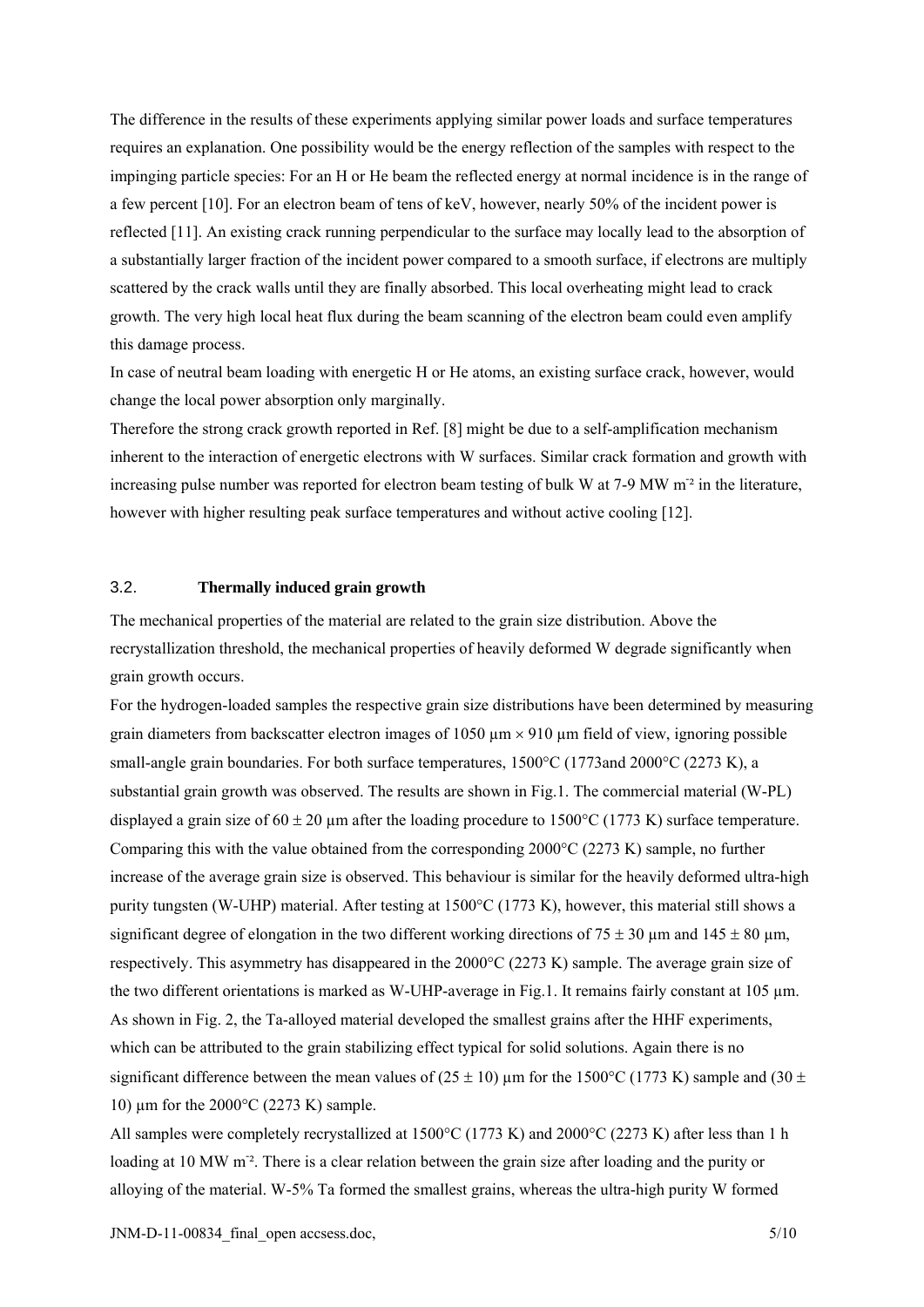large grains. Furthermore, there are practically no significantly different grain sizes between the different heavily deformed materials.

As shown in Fig.3, the loading of the PIM samples resulted in recrystallization and a strong grain growth after the applied 250 HHF pulses. However, pores which are due to the preliminary and not optimized manufacturing process survived the 7500 s loading at 2000°C (2273 K).



*Fig. 1: Average grain size distribution after different loading temperatures.* 



*Fig 2: The surface of the WTa5 sample shows the smallest average grain size of the investigated materials after H loading at 2000°C (2273 K).Grain growth and physical sputtering dominate the surface roughness.*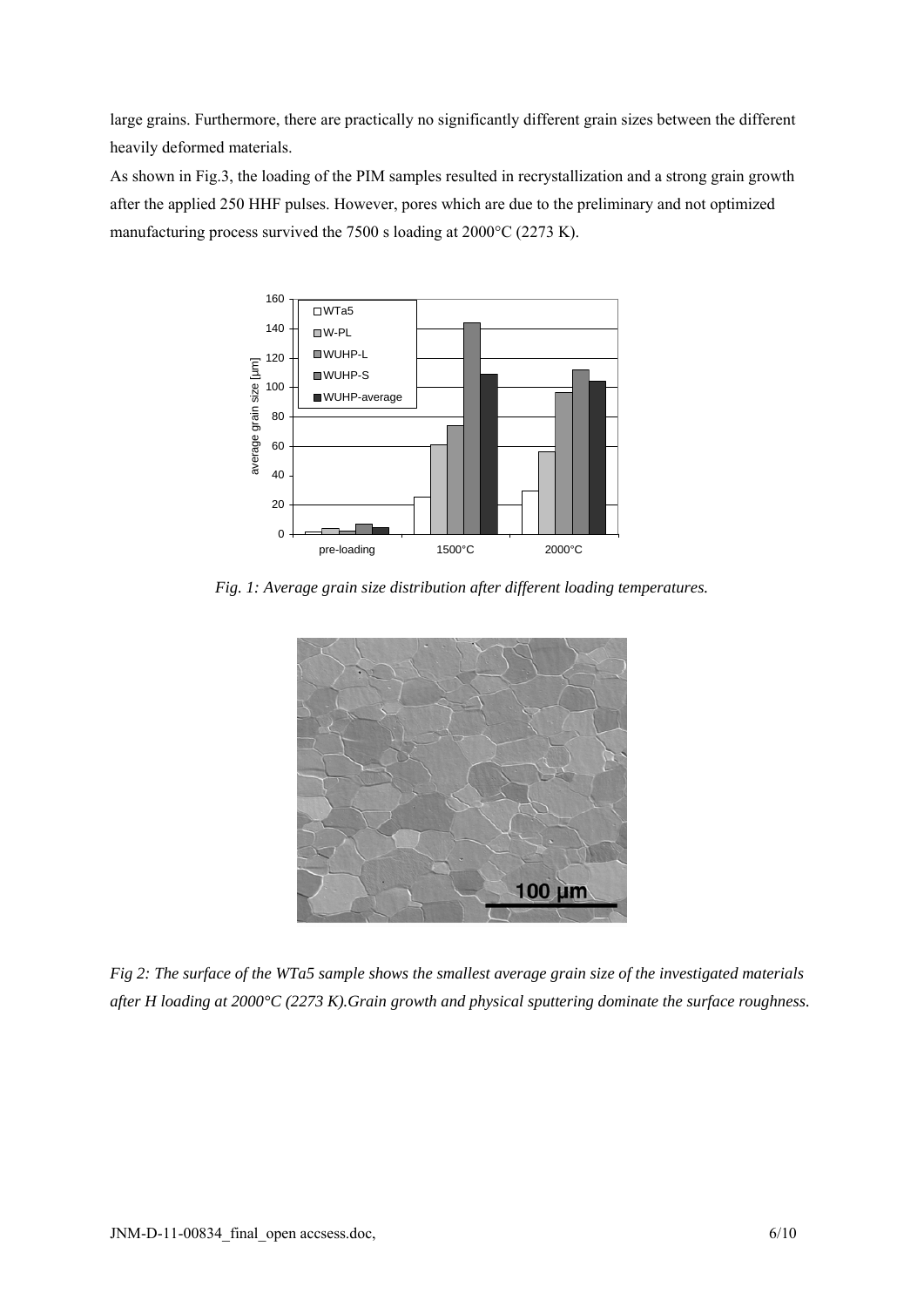

*Fig. 3: SEM micrograph of the loaded surface of a PIM sample. The sample has been manufactured from a binary tungsten powder mixture of particle sizes of 1.7 µm and 0.7 µm and about 50-52 vol% polymer binder system. Recrystallization and strong grain growth occurred during heat loading at 2000°C (2273 K) surface temperature.* 

## 3.3. **Surface and near-surface modifications due to particle bombardment**

## 3.3.1. Hydrogen loading

For the hydrogen-loaded samples no blistering is observed. The only subsurface modifications found after the tests are a few small cavities with diameters in the 10 nm range at depths of around 200 nm, i.e. around twice the average implantation depth. The H particle implantation depth between 40 and 110 nm for the above-mentioned energies is calculated according to the National Institute of Standards and Technology stopping power and range tables [13].

 The surface modifications of the samples are dominated by grain growth after recrystallization and physical sputtering patterns.

We have never observed any thermally induced cracks growing into the bulk material, neither for the samples loaded to 1500 $\degree$ C (1773 K) nor for the samples loaded to 2000 $\degree$ C (2273 K).

#### 3.3.2. 94 H/ 6 He loading

The samples loaded with a 94 H/ 6 He mixture show very significant changes of the surface and subsurface morphology. Qualitatively there is no significant difference between the samples loaded to 1500°C (1773 K) and those loaded to 2000°C (2273 K). For both temperatures the surface morphology obtained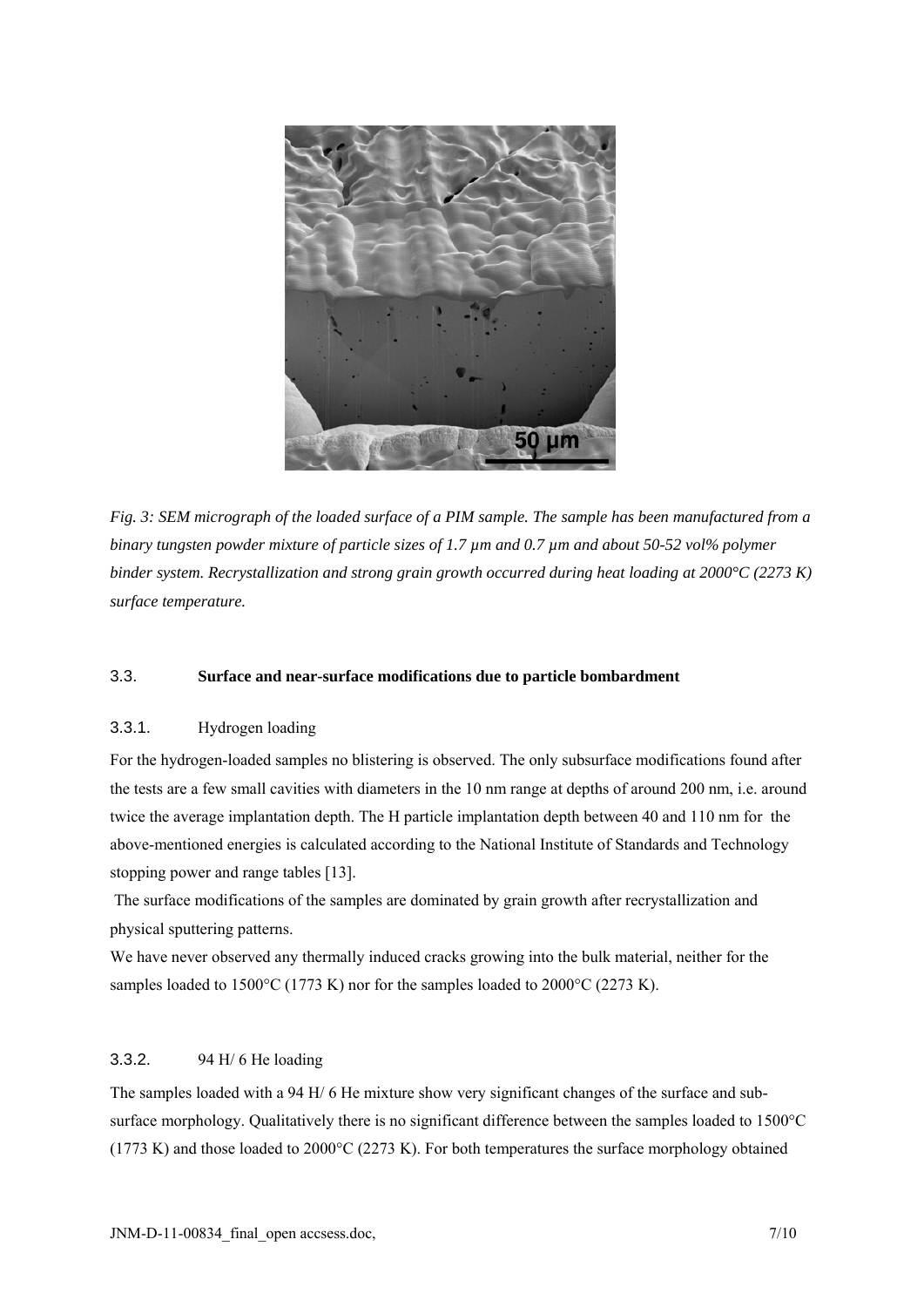after 94 H/ 6 He loading resembles more the case of pure He loading than that of pure H loading. Images of He loaded W surfaces are given in reference [4].

 In a combination of surface imaging and focussed-ion-beam (FIB) cross sectioning, Figure 4a shows the typical surface morphology after completion of the loading program: a smooth, wavy structure on the micron- scale together with submicron pores. As the cross-sectional part together with its magnification in Figure 4b show, the pores visible on the surface are actually connected to an ensemble of cavities formed below the surface within a depth of about 200-500 nm. The corresponding implantation depth of He atoms is about 70 nm and 40–110 nm for the H fraction of the beam. The description holds for both, 1500°C  $(1773 \text{ K})$  as well as 2000 $^{\circ}$ C (2273 K) loading.

As we are not reporting any gas desorption measurements in this manuscript, we cannot make a statement whether cavities are gas-filled bubbles or not. Therefore we use "cavity" in a general sense.

A quantitative analysis of the cavity size distribution reveals distinct differences for the two surface temperature regimes, as shown in Figure 5: With the class sizes employed, the  $1500^{\circ}$ C (1773 K) data show a bimodal size distribution with two maxima: one below 50 nm and another around 150 nm. In the 2000°C (2273 K) data there is a clear shift of the distribution to a larger number of smaller cavities and fewer larger cavities (The analysis shown in Figure 5 is based on magnifications that cannot obtain conclusive data on cavity sizes below 20-30 nm.). Such an observation is contrary to what one would expect from pure annealing effects on He-implanted samples. In such a situation the so-called Ostwald ripening is expected to increase the fraction of larger cavities at the expense of the smaller ones upon temperature increase. This can be understood, when assuming a gas pressure in the bubbles that scales with the inverse bubble radius and is in thermodynamic equilibrium with the solute phase [14, 15]. The fact that we observe the contrary behaviour here with respect to the surface temperature may be attributed to a number of reasons: In our cases, there is no simple annealing of a He population in W. Instead, there is a discontinuous flux of H and He particles impinging during the annealing time. Additionally, the sample surface is under compressive stress during the heat loading due to the thermal expansion of the hot surface. Ref. [14] points out that a stress field can be a cause for a bimodal size distribution under certain conditions. Finally, in the present case the samples are being loaded simultaneously with two different species of strongly differing mobilities and solubilities in W [16], i.e. H and He, which might also be a cause for a bimodal structure of the cavity size distribution.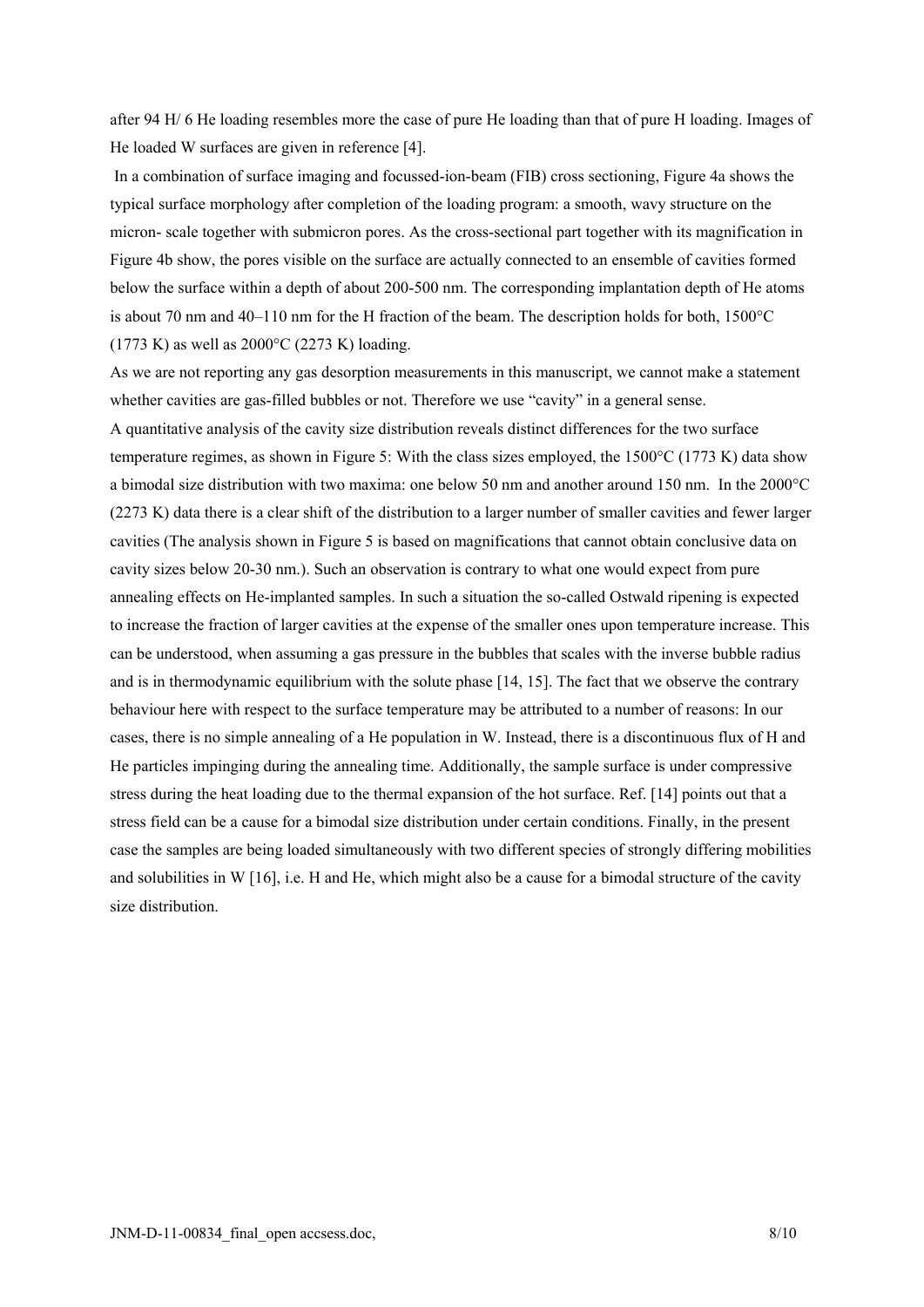

*Fig. 4a (left): FIB cross-section and view on the surface of sample W-PL after mixed H/He loading at 2000°C (2273 K). The dark grey coating layer in the centre of the image resulted from the FIB preparation process. The structure of the W material is visible in light grey.* 

*Fig. 4b (right): Magnification of the IB cross-section of Fig. 4a. The two large pores in the dark grey top layer resulted from the preparation process.* 



*Fig. 5: Comparison of near- surface cavity size distribution after 94 H/ 6 He loading at 10 MW m<sup>-2</sup> for surface temperatures of 1500°C (1723 K) and 2000°C (2273 K), respectively.* 

## **4. Summary and outlook**

High heat flux tests on four different types of W materials have been reported. In all cases substantial grain growth was observed after less than one hour at temperatures of 1500°C (1723 K) and 2000°C (2273 K) respectively. For the heavily deformed materials a preferential grain elongation disappeared at 2000°C (2273 K).

JNM-D-11-00834\_final\_open accsess.doc, 9/10